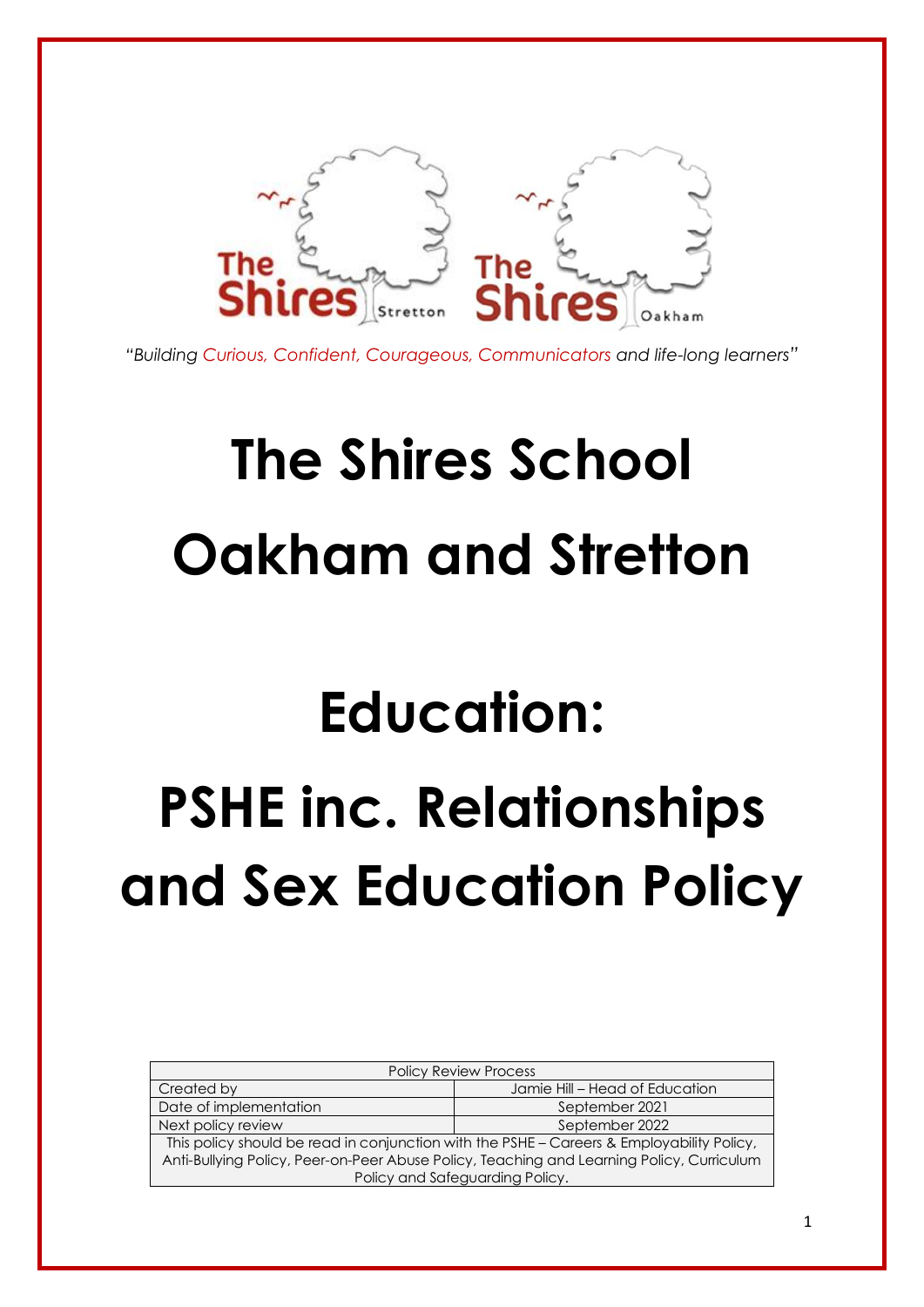# **Contents**

| 1.0  | Intent                                                      | 3  |
|------|-------------------------------------------------------------|----|
| 2.0  | Implementation                                              | 3  |
|      | <b>Policy Development</b>                                   | 4  |
|      | Definition                                                  | 4  |
|      | Curriculum delivery                                         | 4  |
| 3.0  | Impact - Curriculum overview & assessment                   | 5  |
| 4.0  | Special Educational Needs and/or disabilities               | 5  |
| 5.0  | Equality                                                    | 6  |
| 6.0  | Roles and responsibilities                                  | 6  |
| 7.0  | Parents right to withdraw - RSE                             | 6  |
| 8.0  | Policy monitoring and review                                | 7  |
| 9.0  | APPENDIX 1 – What is taught at different phases             | 8  |
| 10.0 | APPENDIX 2 – How the content is taught at The Shires School | 14 |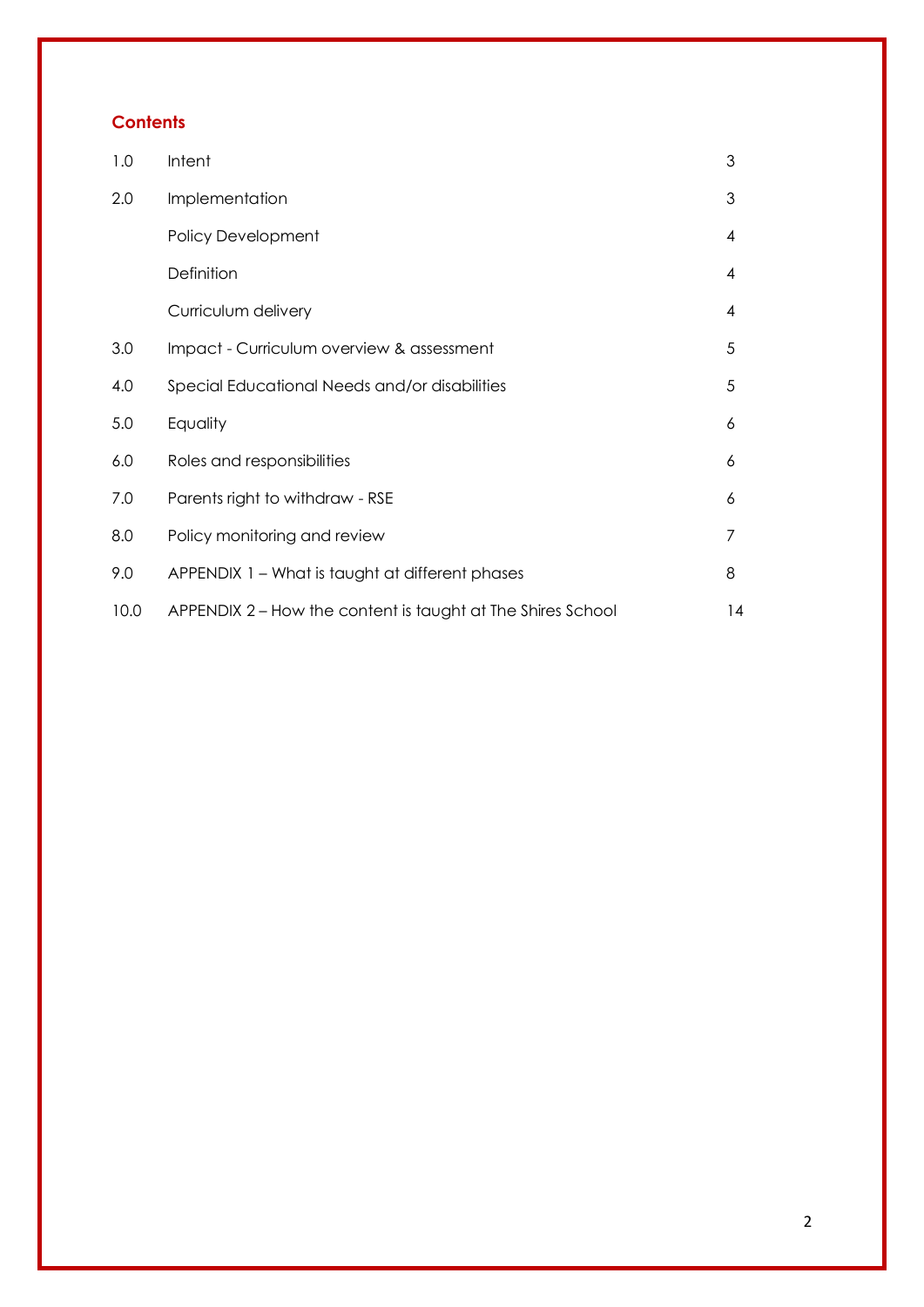# **1.0 Intent**

The Shires School is an Independent School providing specialist education for children and young people aged 11–19 with Autism, learning disabilities and a range of other complex needs including, dyspraxia, ADHD, early life trauma and attachment difficulties. All of our children and young people are extremely vulnerable.

All of our children have experienced disruption to formal education. For some pupils, this has resulted in long periods of absence which has impacted on their self-esteem, self-confidence and increased gaps in knowledge and understanding.

The main special educational need of our pupils' link to communication and interaction and sensory and emotional regulation. Pupils can take meanings and context as literal and this can impact on how they receive and perceive communication. Being safe, maintaining good health and wellbeing, understanding change and understanding relationships, therefore, are challenging for our pupils, due to their complex needs. For example, this can lead to confusion with relationships and difficulties with determining whether relationships are positive and healthy and blurring of lines between friendship and other relationships. These patterns can also be present in pupils' online activity. Pupils also may have difficulty in understanding that there are different types of relationships. The curriculum and wider work, therefore, is essential to ensure pupils have a full understanding and can make informed, appropriate choices and decisions in all aspects of their life.

This policy focuses on the wider aspects of PSHE including specifically Relationships and Sex Education. We focus on the development of self-esteem, self-confidence and self-knowledge to prepare pupils with the skills and values they need to participate fully in life in modern Britain when they transition from school.

At The Shires we recognise that;

"The Relationships Education, Relationships and Sex Education and Health Education (England) Regulations 2019, made under sections 34 and 35 of the Children and Social Work Act 2017, make Relationships Education compulsory for all pupils receiving primary education…They also make Health Education compulsory in all schools except independent schools. Personal, Social, Health and Economic Education (PSHE) continues to be compulsory in independent schools." DfE Guidance p.8

# **2.0 Implementation**

At The Shires we cater for children and young people in Key Stages 3, 4, and 5. However, we recognise that our pupils are developmentally at different stages and therefore will access curriculum content that is appropriate to this developmental stage not necessarily the chronological age of the pupil.

In summary, at The Shires PSHE & RSE:

- Teaching reflects the law and teaches about applicable laws so that pupils are clear on rights and responsibilities
- Teaching is sensitive, inclusive, and age-appropriate
- Teaching is inclusive to meet the needs of all pupils so that they are able to understand the importance of equality and respect
- Teachers work closely with parents and are respectful of pupils' and parents' backgrounds and beliefs
- Leaders communicate the right to request withdrawal from some or all of the sex education content
- Curriculum takes into account the age and religious background of all pupils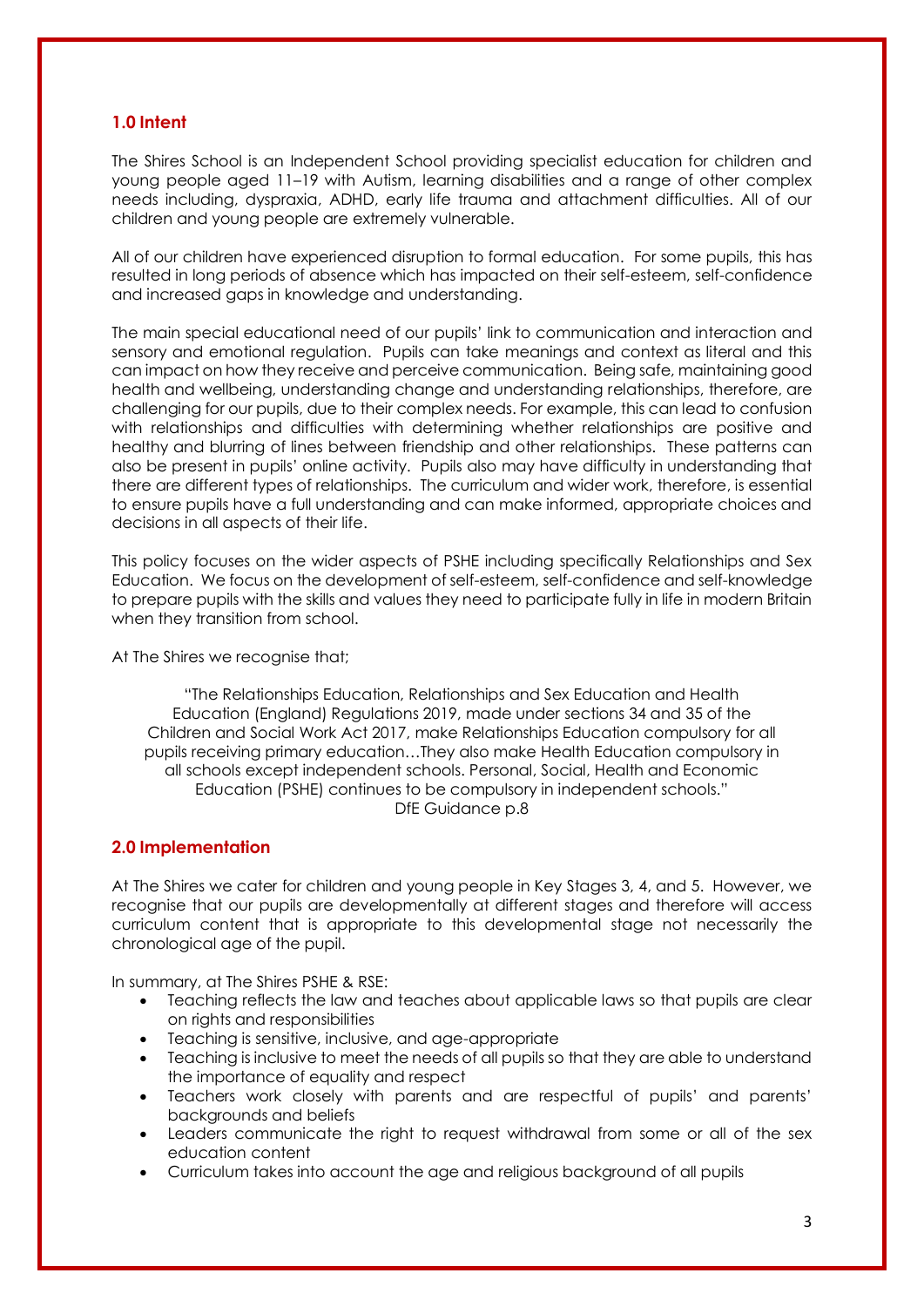- Leaders and teachers make sure that PSHE & RSE is accessible to all pupils, including those with SEND (appropriate to developmental stage)
- Leaders and teacher deliver LGBT+ content at integrated and timely point
- Staff team and wider community model positive relationships

The Shires School complies with the Equality Act 2010:

- We will not treat pupils with protected characteristics (age, sex, race, disability, religion or belief, gender reassignment, pregnancy or maternity, marriage or civil partnership, or sexual orientation) less favourably.
- We will make reasonable adjustments and take positive action to alleviate disadvantage, being mindful of the SEND Code of Practice.
- We will regularly review our Accessibility Plan to ensure we are taking positive action towards inclusivity.

#### **Policy development**

This policy has been developed in consultation with staff, pupils, and parents. The consultation and policy development process involved the following steps:

- Review a member of staff or working group collated all relevant information including national and local guidance
- Staff consultation all school staff were given the opportunity to look at the policy and make recommendations
- Parent/stakeholder consultation we wrote to parents to outline our plans for what is going to be taught and how. Parents and stakeholder views are considered. This policy will be shared with parents. Parents will be invited to share their views.
- Pupil consultation we investigated what exactly pupils want from their PSHE & RSE
- Ratification once amendments were made, the policy was shared with governors and ratified

#### **Definition**

Personal, Social, Health and Economic (PSHE) education is a subject through which pupils develop the knowledge, skills and attributes they need to manage their lives, now and in the future. It helps pupils to stay healthy and safe, while preparing them to make the most of life and work. The Shires recognises that effective PSHE education helps pupils to achieve their academic potential.

The Shires recognises that Relationships and Sex Education (RSE) is a statutory component of the curriculum. RSE focuses on emotional, social, and cultural development of pupils, and involves learning about relationships, sexual health, sexuality, healthy lifestyles, diversity and personal identity. RSE involves a combination of sharing information, and exploring issues and values. RSE is not about the promotion of sexual activity.

#### **Curriculum delivery**

PSHE at The Shires is delivered as a discrete subject but also features heavily in cross-curricular learning opportunities throughout the wider curriculum.

RSE is taught within the personal, social, health and economic (PSHE) education curriculum. Biological aspects of RSE are taught within the science curriculum, and other aspects are included across other subject areas.

We have developed the curriculum in consultation with parents, pupils and staff, considering the age, needs and feelings of pupils. If pupils ask questions outside the scope of this policy,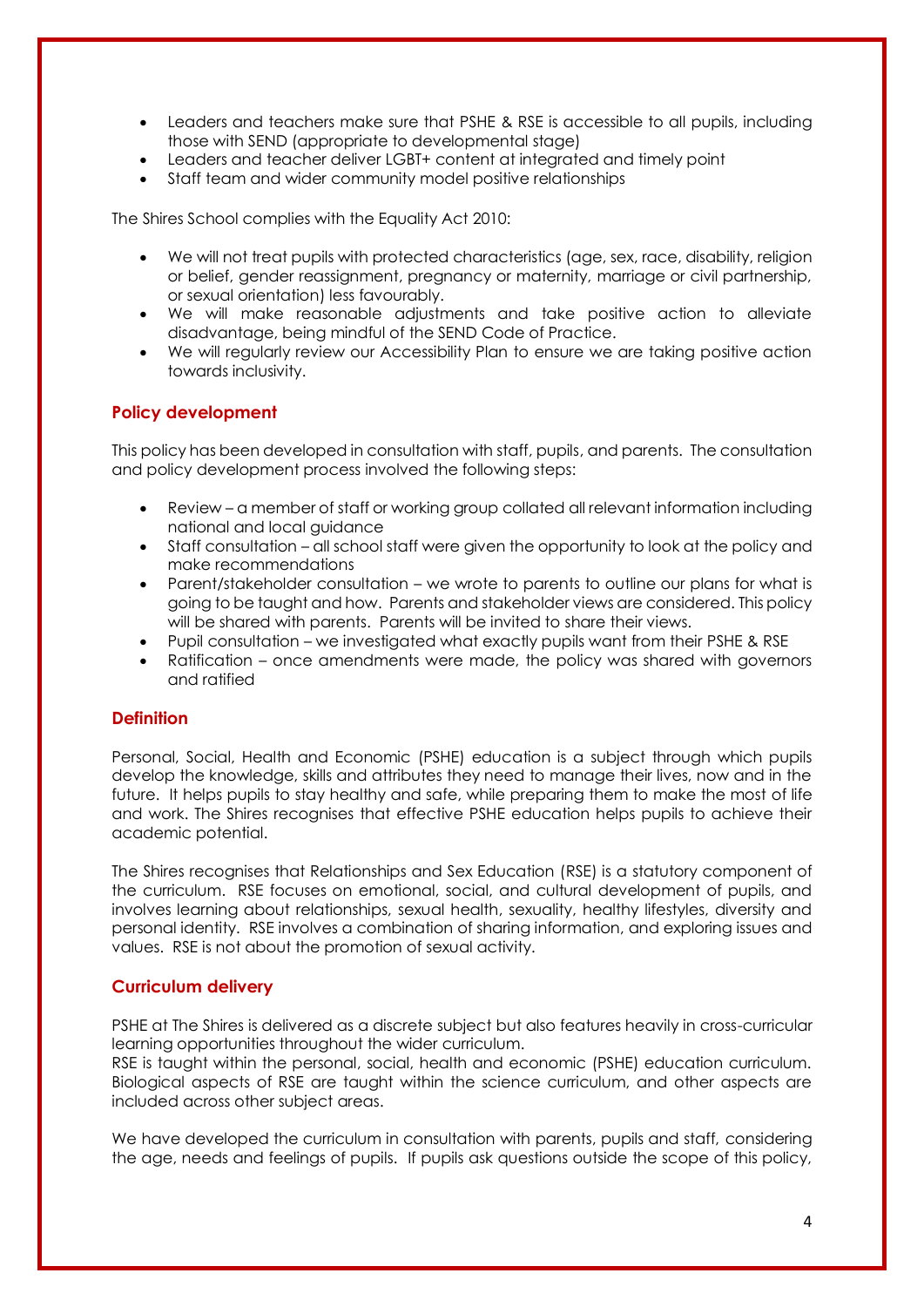teachers will respond in an appropriate manner so they are able to access the information they require to be fully informed and don't seek answers online.

#### **3.0 Impact - Curriculum overview & assessment**

At The Shires we recognise the developmental range of our pupils and have therefore mapped out our curriculum in line with the concept of "developmental stage not chronological age". The curriculum is fluid and not fixed, and can be used both pre-emptively and in response to identified needs or concerns, recognising the "spiky" developmental profile of our pupils.

We have spread the DfE's statutory content across our pupil learning pathways, pre-formal, semi-formal, and formal. The aim is that children and young people have access to curriculum content and teaching that is "sensitive, age-appropriate, developmentally appropriate, and delivered with reference to the law" (DfE Guidance Pg.15).

| <b>Pre-formal</b>                                                                                                                                                                                                          | Semi-formal                                                                                                                                                                                         | Formal                                                                                                                                                             |  |  |  |
|----------------------------------------------------------------------------------------------------------------------------------------------------------------------------------------------------------------------------|-----------------------------------------------------------------------------------------------------------------------------------------------------------------------------------------------------|--------------------------------------------------------------------------------------------------------------------------------------------------------------------|--|--|--|
| Pupils can access any aspects of the PSHE & RSE curriculum – focus is given to the developmental stage of the<br>pupil to ensure they have the foundation knowledge required prior to understanding more complex concepts. |                                                                                                                                                                                                     |                                                                                                                                                                    |  |  |  |
| <b>PSHE &amp; Relationships Education</b>                                                                                                                                                                                  |                                                                                                                                                                                                     |                                                                                                                                                                    |  |  |  |
| Families and people who care for me (PSHE)<br>$\bullet$                                                                                                                                                                    |                                                                                                                                                                                                     |                                                                                                                                                                    |  |  |  |
| Caring friendships (PSHE)<br>$\bullet$                                                                                                                                                                                     |                                                                                                                                                                                                     |                                                                                                                                                                    |  |  |  |
| Respectful relationships (PSHE)                                                                                                                                                                                            |                                                                                                                                                                                                     |                                                                                                                                                                    |  |  |  |
| Online relationships (Technology/ICT)<br>٠                                                                                                                                                                                 |                                                                                                                                                                                                     |                                                                                                                                                                    |  |  |  |
| Being safe (PSHE)<br>٠                                                                                                                                                                                                     |                                                                                                                                                                                                     |                                                                                                                                                                    |  |  |  |
| The Class Teacher will personalise<br>further aspects of relationships<br>education ensuring topics are relevant<br>and appropriate to the developmental<br>stage of pre-formal learners.                                  | Mental well-being (PSHE)<br>٠<br>٠<br>٠<br>Drugs, alcohol and tobacco (PSHE)<br>٠<br>Health and prevention (PSHE)<br>$\bullet$<br>Basic First Aid (PSHE)<br>٠<br>Changing adolescent body (Science) | Internet safety and harms (Technology/ICT)<br>Physical health and fitness (PSHE/PE/Physical Dev.)<br>Healthy eating (PSHE/Science/PE/Physical Dev.)                |  |  |  |
| <b>Relationships and Sex Education</b>                                                                                                                                                                                     |                                                                                                                                                                                                     |                                                                                                                                                                    |  |  |  |
| The Class Teacher will personalise<br>further aspects of relationships<br>education ensuring topics are relevant<br>and appropriate to the developmental<br>stage of pre-formal learners.                                  | Families (PSHE)<br>٠<br>Online and Media (PSHE/Technology/ICT)<br>٠<br>Being Safe (PSHE)<br>$\bullet$<br>$\bullet$<br>The Law (Citizenship)<br>$\bullet$                                            | Respectful relationships, including friendships (PSHE)<br>Intimate and sexual relationships including sexual health<br>(PSHE/Science) (Parental right to withdraw) |  |  |  |

Pupils' development in PSHE & RSE is assessed and tracked by class teachers using our internal assessment system (Evidence for Learning).

See PSHE – Careers, Employability Skills and Economic Education for outcomes linked to this specific area of the schools PSHE Curriculum.

#### **4.0 Special Educational Needs and/or disabilities**

All pupils at The Shires School have additional learning needs and all have an Education Health Care (EHC) Plan.

In order to make sure all pupils are able to access developmentally appropriate curriculum content all learning opportunities and resources are differentiated accordingly to needs of pupils.

The Deputy Head will work closely with all class teachers to determine if any additional support is required for an individual pupil to access the curriculum, ensuring any barriers are removed.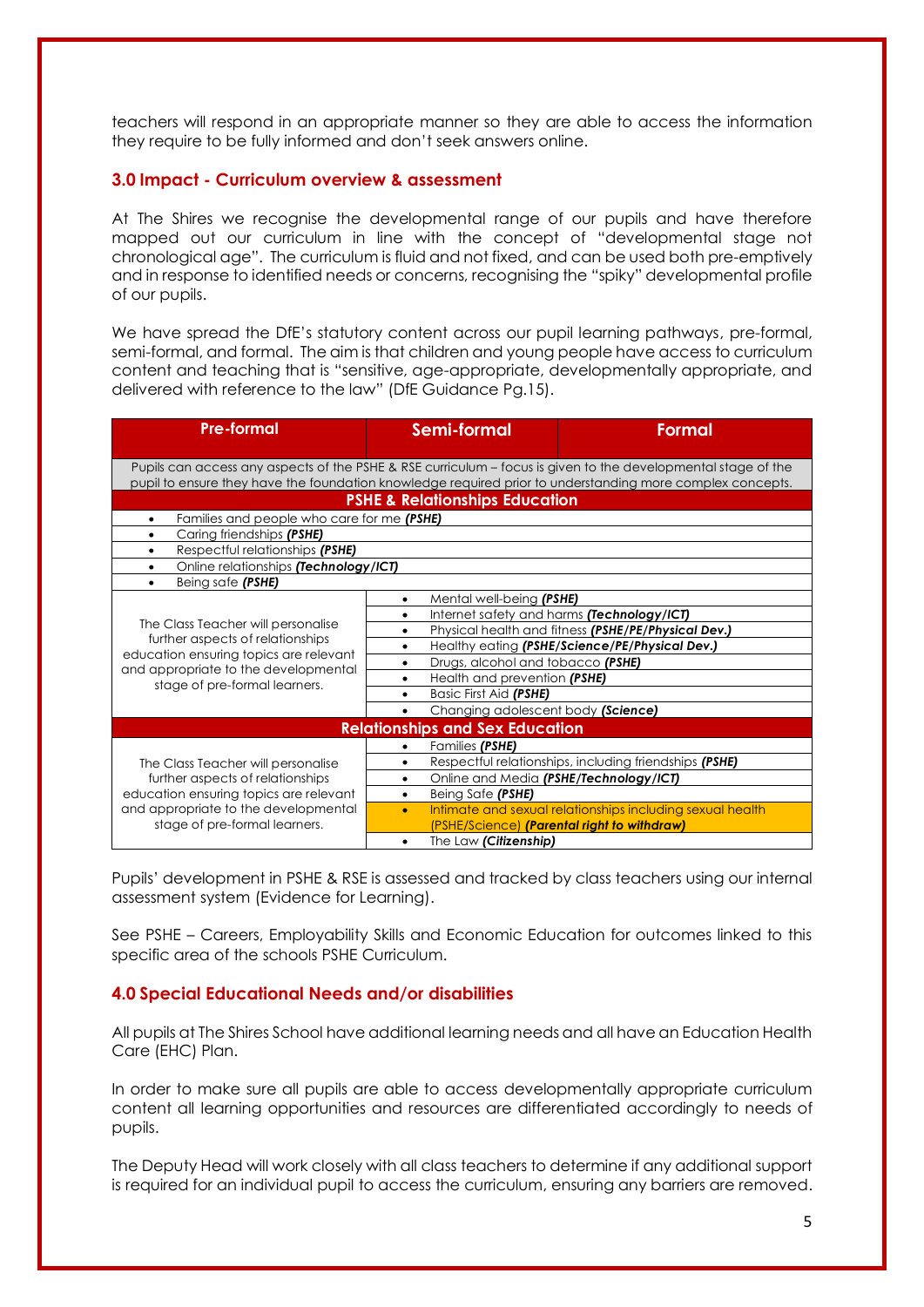# **5.0 Equality**

The DfE Guidance 2019 (p. 15) states, "Schools should ensure that the needs of all pupils are appropriately met, and that all pupils understand the importance of equality and respect. Schools must ensure they comply with the relevant provisions of the Equality Act 2010 under which sexual orientation and gender reassignment are amongst the protected characteristics"

LGBT+ content is integrated fully into our curriculum. It can be taught as discrete lessons within PSHE units or as part of other cross-curricular learning opportunities. All pupils will be taught LGBT+ content in an age appropriate manner at a timely point in the curriculum (appropriate to developmental stage).

At The Shires School we promote respect for all and value every individual child. However, we also respect the rights of our children, families and our staff to hold beliefs, religious or otherwise.

For further information on curriculum content, please refer to Appendix 1 for further detail.

Should any content within our curriculum cause parents or carers any concern then we would invite them in to discuss these concerns with the school.

#### **6.0 Roles and responsibilities**

The Head of Education and Deputy Head/SENCO is responsible for ensuring that RSE is taught consistently across the schools, and for managing requests to withdraw pupils from the nonstatutory components of RSE.

#### **Staff**

Staff are responsible for:

- Delivering PSHE & RSE in a sensitive way
- Modelling positive attitudes to PSHE & RSE
- Monitoring progress
- Responding to the needs of individual pupils
- Responding appropriately to pupils whose parents wish them to be withdrawn from the non-statutory components of RSE

#### **Pupils**

Pupils are supported to engage fully in PSHE & RSE and, when discussing issues related to PSHE & RSE, treat others with respect and sensitivity.

#### **7.0 Parents right to withdraw - RSE**

"Parents have the right to request that their child (under 16) be withdrawn from some or all of sex education delivered as part of statutory Relationships and Sex Education" DfE Guidance p.17

This refers in particular to the specific topic of 'Intimate and sexual relationships including sexual health'.

All staff at The Shires School strongly believe that all pupils should have access to our sex education programme when it is appropriately matched to their developmental stage.

If a parent/carer wishes to withdraw their child (under 16) from Sex Education lessons then they must inform the school in writing (via consent form provided) in order that alternative arrangements can be made for the pupil's education.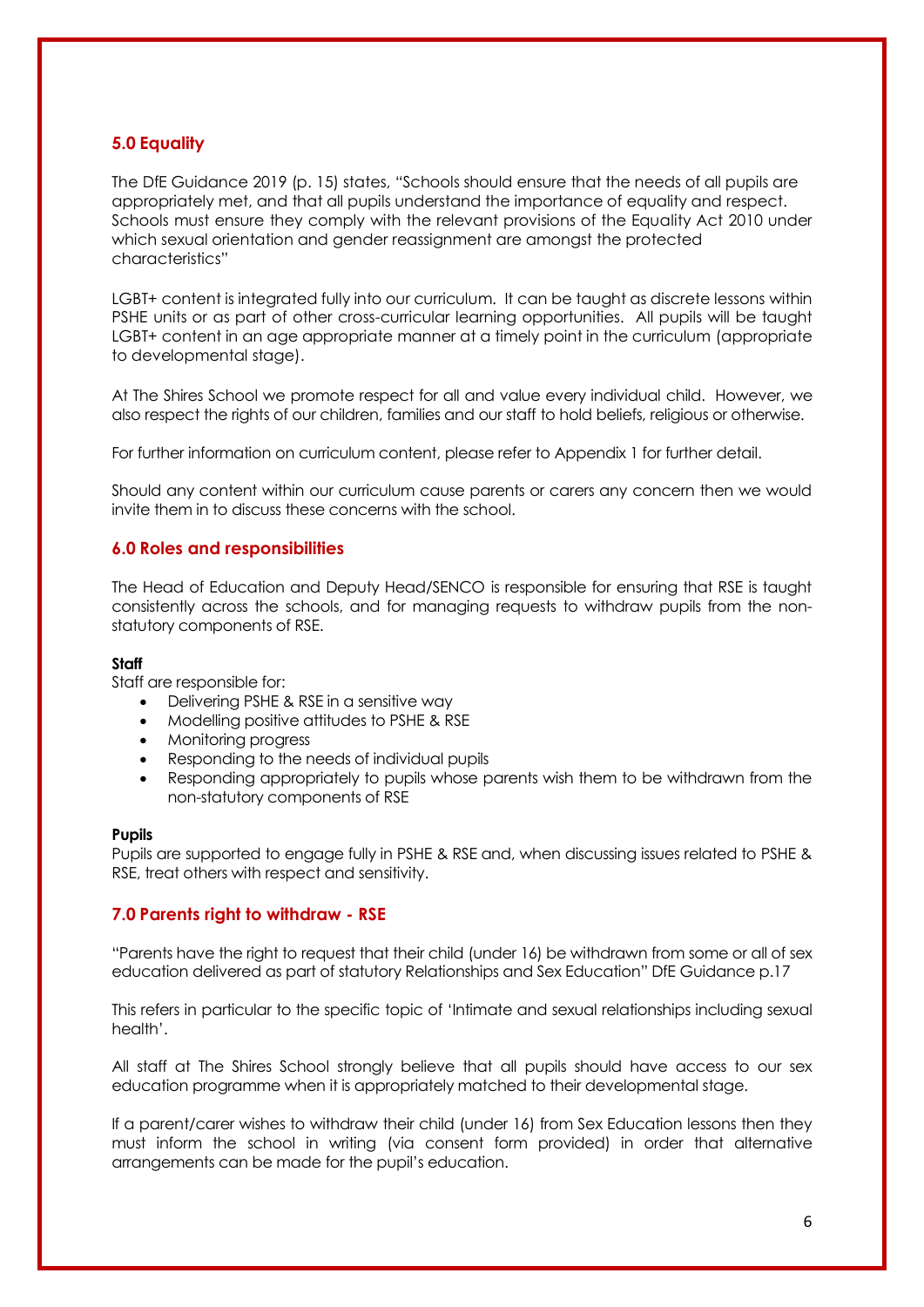Parents have the right to withdraw their child from the non-statutory components of sex education within RSE up to and until 3 terms before the child turns 16. After this point, if the child wishes to receive sex education rather than being withdrawn, the school will arrange this.

# **8.0 Policy monitoring and review**

The senior leadership team monitor implementation of this policy termly and review this policy on an annual basis.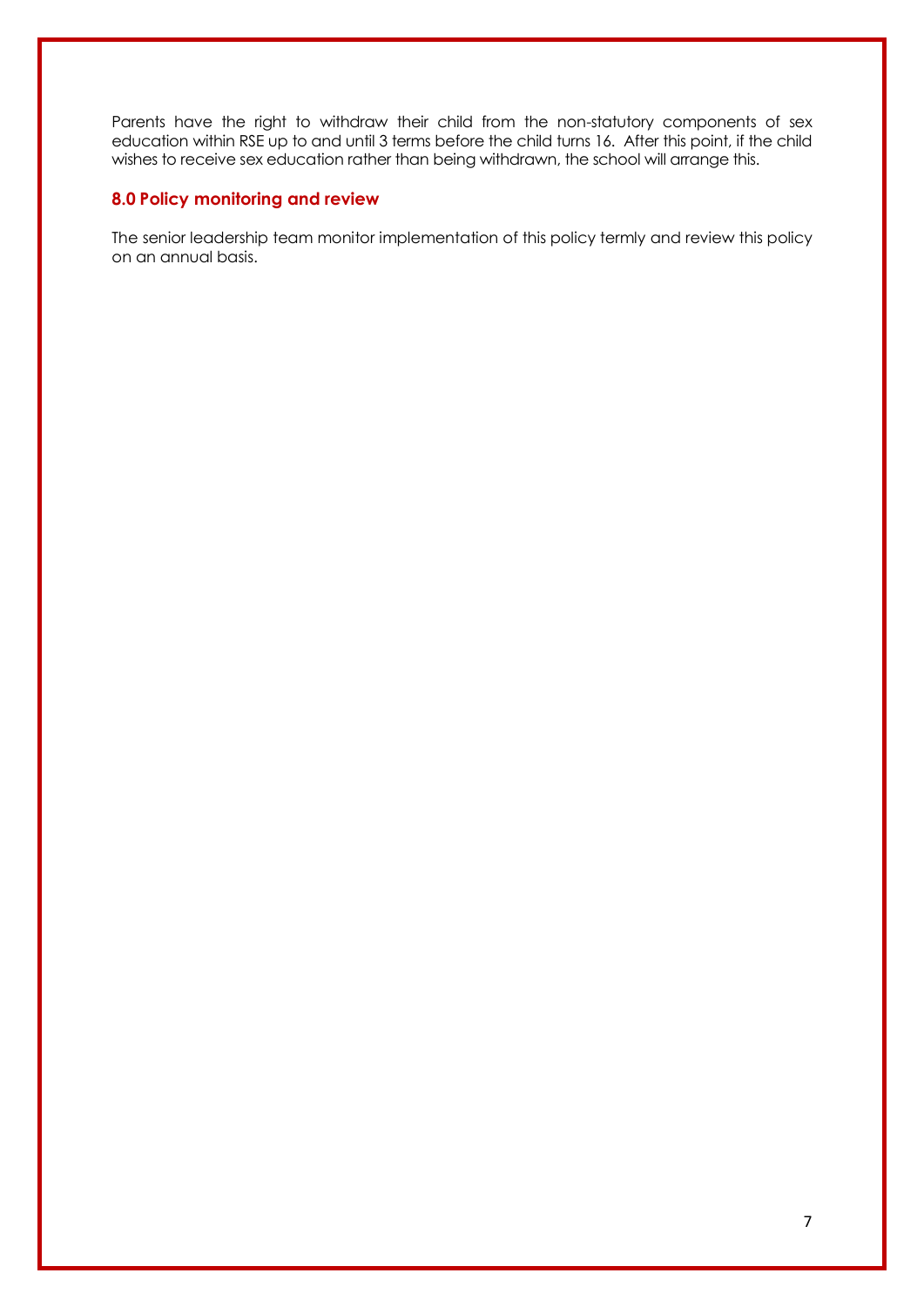# **9.0 Appendix 1 - What is taught at different phases of development?**

# **Pre-formal Curriculum**

Pupils should know:

#### **Families and people who care for me**

- that families are important for children growing up because they can give love, security and stability.
- the characteristics of healthy family life, commitment to each other, including in times of difficulty, protection and care for children and other family members, the importance of spending time together and sharing each other's lives.
- that others' families, either in school or in the wider world, sometimes look different from their family, but that they should respect those differences and know that other children's families are also characterised by love and care.
- that stable, caring relationships, which may be of different types, are at the heart of happy families, and are important for children's security as they grow up.
- that marriage represents a formal and legally recognised commitment of two people to each other which is intended to be lifelong.
- how to recognise if family relationships are making them feel unhappy or unsafe, and how to seek help or advice from others if needed.

#### **Caring friendships**

- how important friendships are in making us feel happy and secure, and how people choose and make friends.
- the characteristics of friendships, including mutual respect, truthfulness, trustworthiness, loyalty, kindness, generosity, trust, sharing interests and experiences and support with problems and difficulties.
- that healthy friendships are positive and welcoming towards others, and do not make others feel lonely or excluded.
- that most friendships have ups and downs, and that these can often be worked through so that the friendship is repaired or even strengthened, and that resorting to violence is never right.
- how to recognise who to trust and who not to trust, how to judge when a friendship is making them feel unhappy or uncomfortable, managing conflict, how to manage these situations and how to seek help or advice from others, if needed.

#### **Respectful relationships**

- the importance of respecting others, even when they are very different from them (for example, physically, in character, personality or backgrounds), or make different choices or have different preferences or beliefs.
- practical steps they can take in a range of different contexts to improve or support respectful relationships.
- the conventions of courtesy and manners.
- the importance of self-respect and how this links to their own happiness.
- that in school and in wider society they can expect to be treated with respect by others, and that in turn they should show due respect to others, including those in positions of authority. about different types of bullying (including cyberbullying), the impact of bullying, responsibilities of bystanders (primarily reporting bullying to an adult) and how to get help.
- what a stereotype is, and how stereotypes can be unfair, negative or destructive.
- the importance of permission-seeking and giving in relationships with friends, peers and adults.

#### **Online relationships**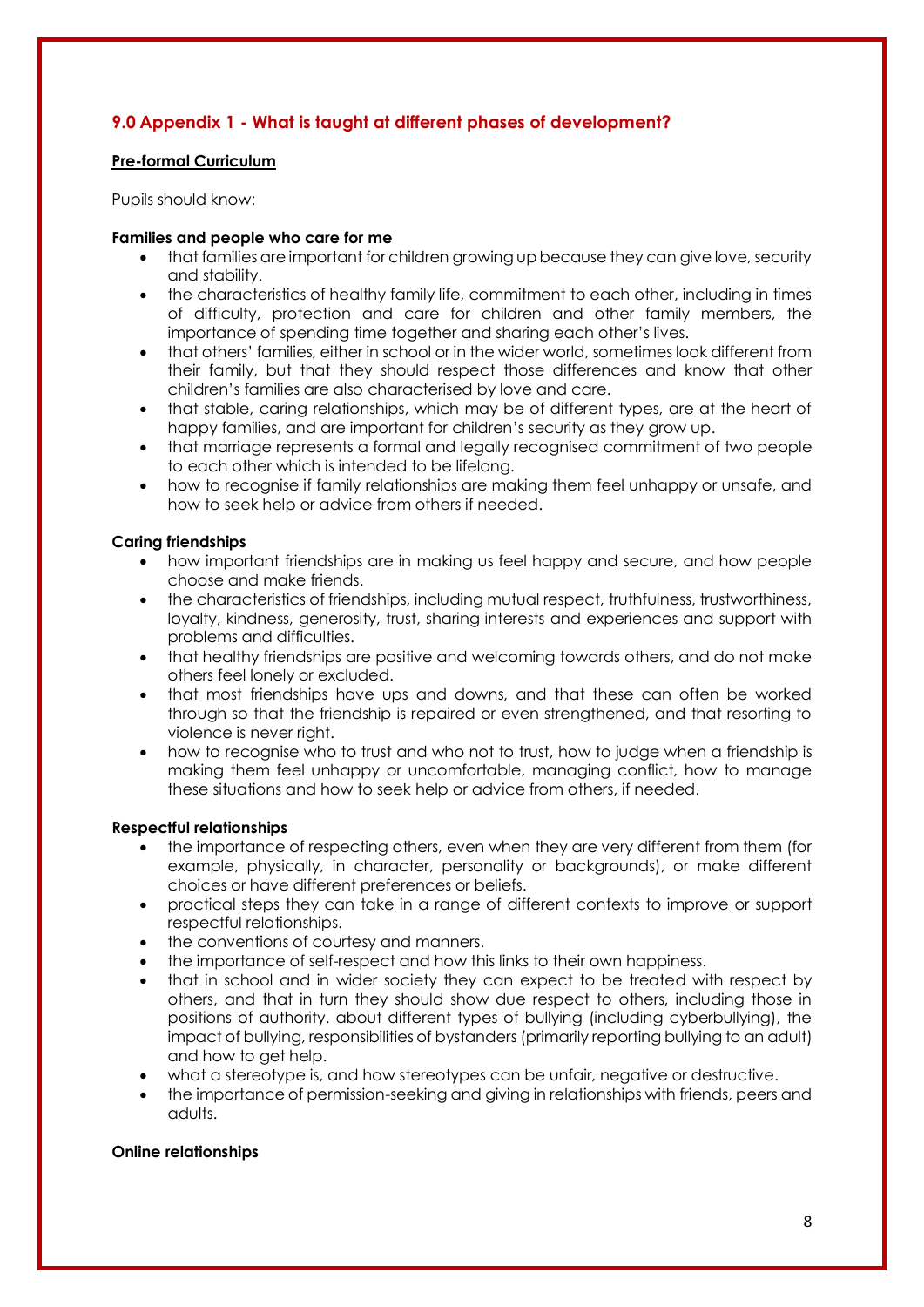- that people sometimes behave differently online, including by pretending to be someone they are not.
- that the same principles apply to online relationships as to face-to face relationships, including the importance of respect for others online including when we are anonymous.
- the rules and principles for keeping safe online, how to recognise risks, harmful content and contact, and how to report them.
- how to critically consider their online friendships and sources of information including awareness of the risks associated with people they have never met.
- how information and data is shared and used online.

# **Being safe**

- what sorts of boundaries are appropriate in friendships with peers and others (including in a digital context).
- about the concept of privacy and the implications of it for both children and adults; including that it is not always right to keep secrets if they relate to being safe.
- that each person's body belongs to them, and the differences between appropriate and inappropriate or unsafe physical, and other, contact.
- how to respond safely and appropriately to adults they may encounter (in all contexts, including online) whom they do not know.
- how to recognise and report feelings of being unsafe or feeling bad about any adult.
- how to ask for advice or help for themselves or others, and to keep trying until they are heard.
- how to report concerns or abuse, and the vocabulary and confidence needed to do so.
- where to get advice e.g. family, school and/or other sources.

# **Semi-Formal Curriculum (in addition to Pre-formal Curriculum)**

#### **Physical health and mental wellbeing:**

Pupils should know:

#### **Mental wellbeing**

- that mental wellbeing is a normal part of daily life, in the same way as physical health.
- that there is a normal range of emotions (e.g. happiness, sadness, anger, fear, surprise, nervousness) and scale of emotions that all humans experience in relation to different experiences and situations.
- how to recognise and talk about their emotions, including having a varied vocabulary of words to use when talking about their own and others' feelings.
- how to judge whether what they are feeling and how they are behaving is appropriate and proportionate.
- the benefits of physical exercise, time outdoors, community participation, voluntary and service-based activity on mental wellbeing and happiness.
- simple self-care techniques, including the importance of rest, time spent with friends and family and the benefits of hobbies and interests.
- isolation and loneliness can affect children and that it is very important for children to discuss their feelings with an adult and seek support.
- that bullying (including cyberbullying) has a negative and often lasting impact on mental wellbeing.
- where and how to seek support (including recognising the triggers for seeking support), including whom in school they should speak to if they are worried about their own or someone else's mental wellbeing or ability to control their emotions (including issues arising online).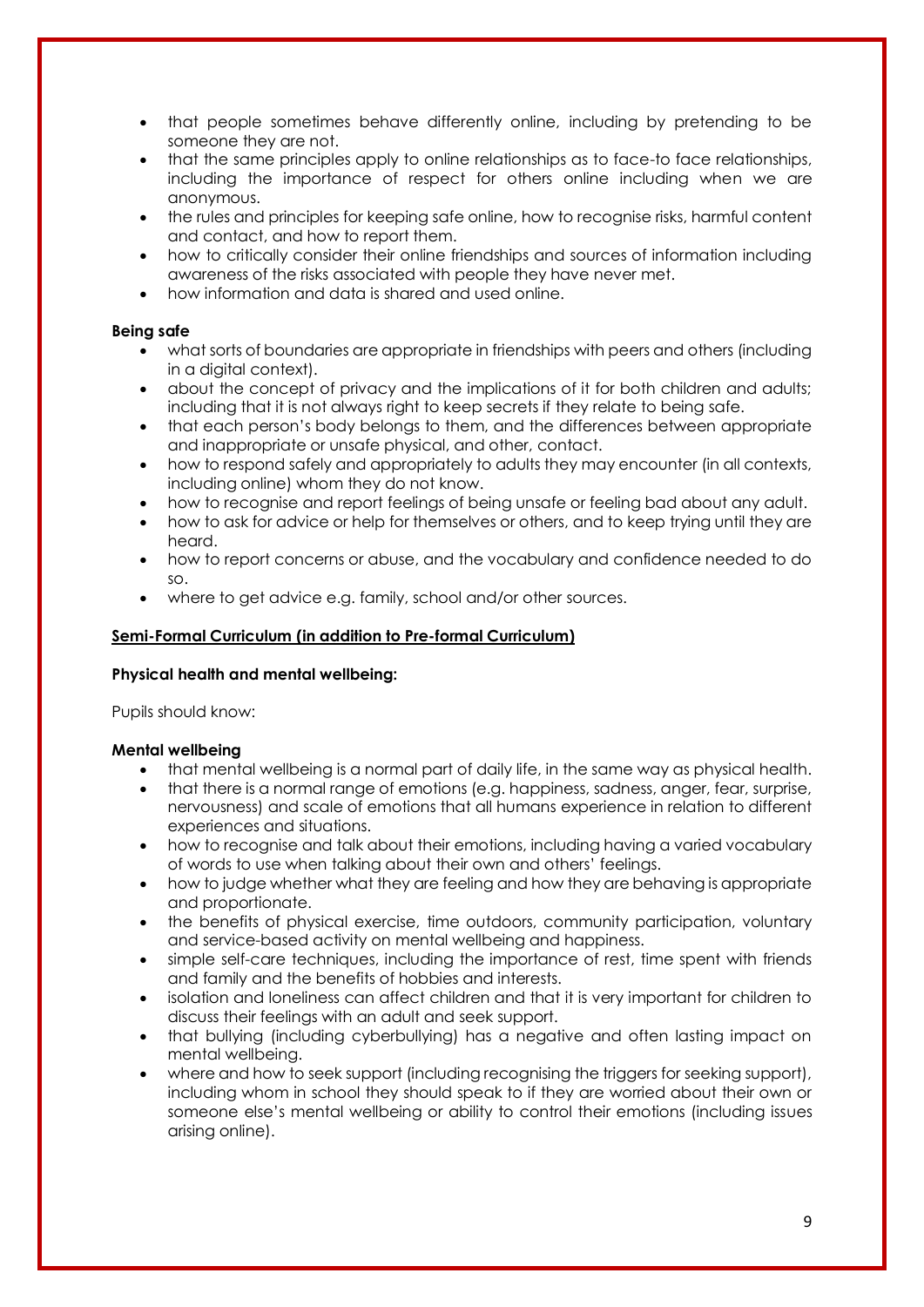• it is common for people to experience mental ill health. For many people who do, the problems can be resolved if the right support is made available, especially if accessed early enough.

# **Internet safety and harms**

- that for most people the internet is an integral part of life and has many benefits.
- about the benefits of rationing time spent online, the risks of excessive time spent on electronic devices and the impact of positive and negative content online on their own and others' mental and physical wellbeing.
- how to consider the effect of their online actions on others and know how to recognise and display respectful behaviour online and the importance of keeping personal information private.
- why social media, some computer games and online gaming, for example, are age restricted.
- that the internet can also be a negative place where online abuse, trolling, bullying and harassment can take place, which can have a negative impact on mental health.
- how to be a discerning consumer of information online including understanding that information, including that from search engines, is ranked, selected and targeted.
- where and how to report concerns and get support with issues online.

# **Physical health and fitness**

- the characteristics and mental and physical benefits of an active lifestyle.
- the importance of building regular exercise into daily and weekly routines and how to achieve this; for example walking or cycling to school, a daily active mile or other forms of regular, vigorous exercise.
- the risks associated with an inactive lifestyle (including obesity).
- how and when to seek support including which adults to speak to in school if they are worried about their health.

#### **Healthy eating**

- what constitutes a healthy diet (including understanding calories and other nutritional content).
- the principles of planning and preparing a range of healthy meals.
- the characteristics of a poor diet and risks associated with unhealthy eating (including, for example, obesity and tooth decay) and other behaviours (e.g. the impact of alcohol on diet or health).

#### **Drugs, alcohol and tobacco**

• the facts about legal and illegal harmful substances and associated risks, including smoking, alcohol use and drug-taking.

#### **Health and prevention**

- how to recognise early signs of physical illness, such as weight loss, or unexplained changes to the body.
- about safe and unsafe exposure to the sun, and how to reduce the risk of sun damage, including skin cancer.
- the importance of sufficient good quality sleep for good health and that a lack of sleep can affect weight, mood and ability to learn.
- about dental health and the benefits of good oral hygiene and dental flossing, including regular check-ups at the dentist.
- about personal hygiene and germs including bacteria, viruses, how they are spread and treated, and the importance of handwashing.
- the facts and science relating to allergies, immunisation and vaccination.

#### **Basic first aid**

• how to make a clear and efficient call to emergency services if necessary.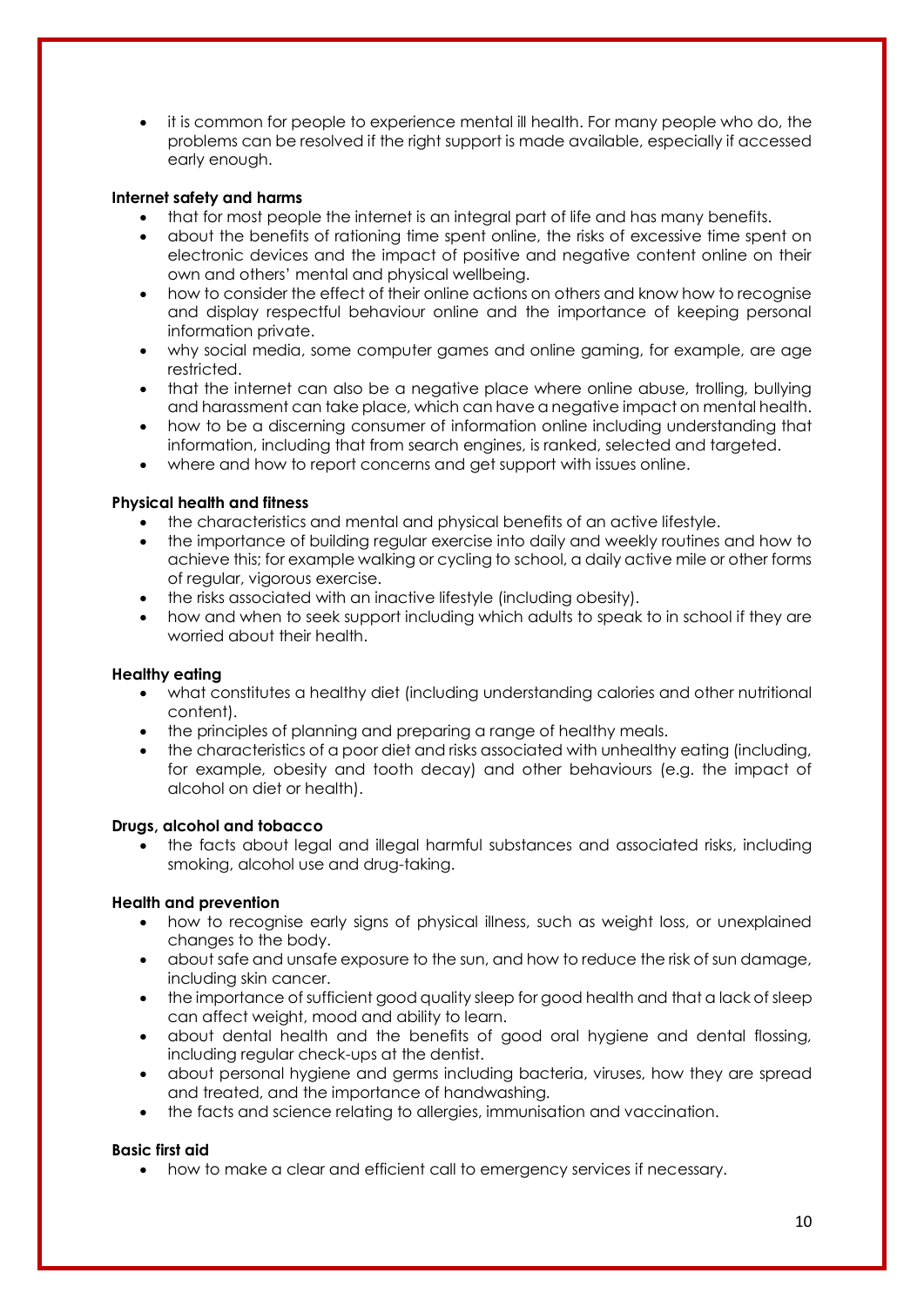• concepts of basic first-aid, for example dealing with common injuries, including head injuries.

# **Changing adolescent body**

- key facts about puberty and the changing adolescent body, particularly from age 9 through to age 11, including physical and emotional changes.
- about menstrual wellbeing including the key facts about the menstrual cycle.

#### **Formal Curriculum (in addition to the Pre-formal and Semi-formal Curriculum)**

Pupils should know:

#### **Families**

- that there are different types of committed, stable relationships.
- how these relationships might contribute to human happiness and their importance for bringing up children.
- what marriage is, including their legal status e.g. that marriage carries legal rights and protections not available to couples who are cohabiting or who have married, for example, in an unregistered religious ceremony.
- why marriage is an important relationship choice for many couples and why it must be freely entered into.
- the characteristics and legal status of other types of long-term relationships.
- the roles and responsibilities of parents with respect to raising of children, including the characteristics of successful parenting.
- how to: determine whether other children, adults or sources of information are trustworthy: judge when a family, friend, intimate or other relationship is unsafe (and to recognise this in others' relationships); and, how to seek help or advice, including reporting concerns about others, if needed.

#### **Respectful relationships, including friendships**

- the characteristics of positive and healthy friendships (in all contexts, including online) including: trust, respect, honesty, kindness, generosity, boundaries, privacy, consent and the management of conflict, reconciliation and ending relationships. This includes different (non-sexual) types of relationship.
- practical steps they can take in a range of different contexts to improve or support respectful relationships.
- how stereotypes, in particular stereotypes based on sex, gender, race, religion, sexual orientation or disability, can cause damage (e.g. how they might normalise nonconsensual behaviour or encourage prejudice).
- that in school and in wider society they can expect to be treated with respect by others, and that in turn they should show due respect to others, including people in positions of authority and due tolerance of other people's beliefs.
- about different types of bullying (including cyberbullying), the impact of bullying, responsibilities of bystanders to report bullying and how and where to get help.
- that some types of behaviour within relationships are criminal, including violent behaviour and coercive control.
- what constitutes sexual harassment and sexual violence and why these are always unacceptable.
- the legal rights and responsibilities regarding equality (particularly with reference to the protected characteristics as defined in the Equality Act 2010) and that everyone is unique and equal.

#### **Online and media**

• their rights, responsibilities and opportunities online, including that the same expectations of behaviour apply in all contexts, including online.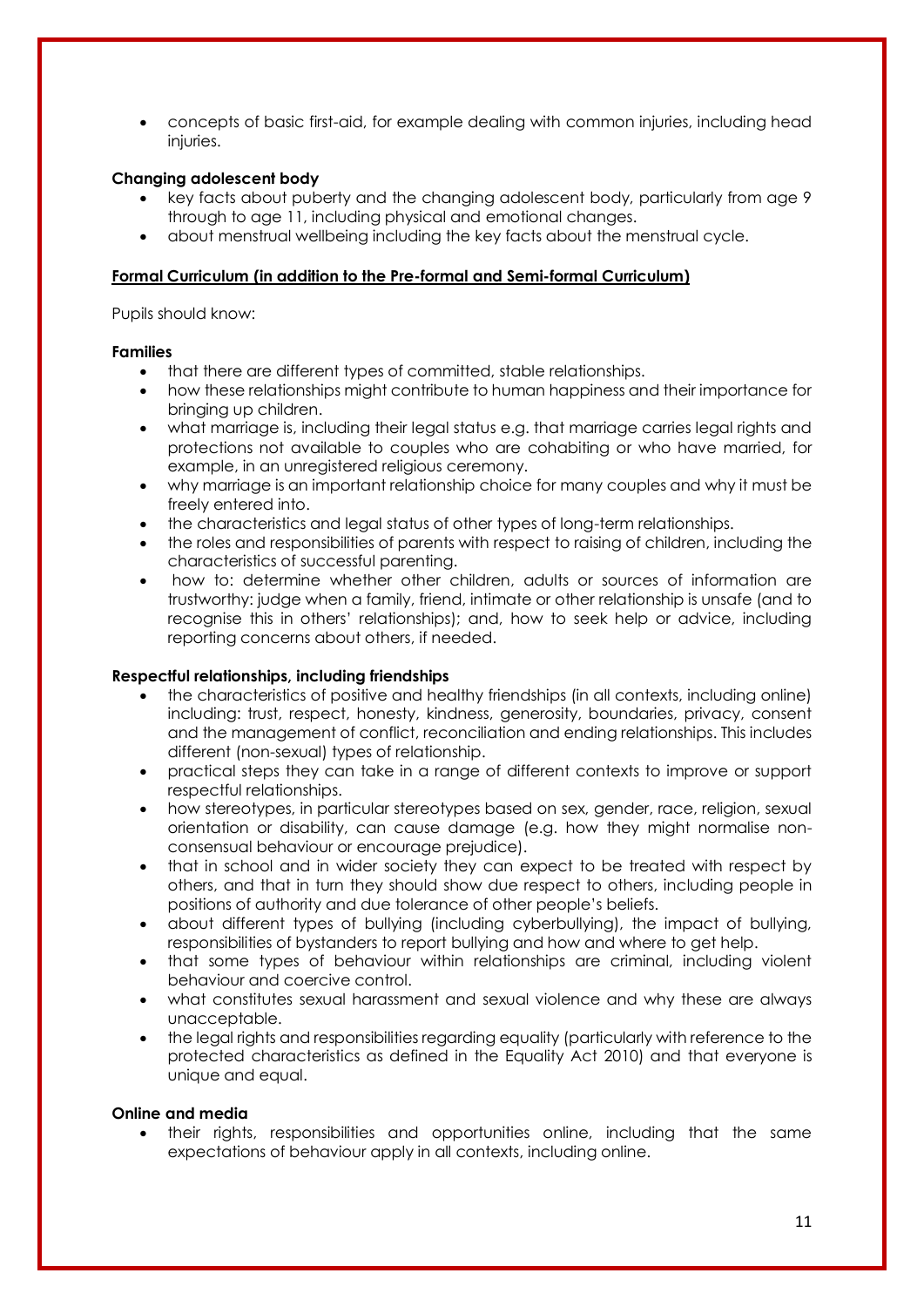- about online risks, including that any material someone provides to another has the potential to be shared online and the difficulty of removing potentially compromising material placed online.
- not to provide material to others that they would not want shared further and not to share personal material which is sent to them.
- what to do and where to get support to report material or manage issues online.
- the impact of viewing harmful content.
- that specifically sexually explicit material e.g. pornography presents a distorted picture of sexual behaviours, can damage the way people see themselves in relation to others and negatively affect how they behave towards sexual partners.
- that sharing and viewing indecent images of children (including those created by children) is a criminal offence which carries severe penalties including jail.
- how information and data is generated, collected, shared and used online.

#### **Being safe**

- the concepts of, and laws relating to, sexual consent, sexual exploitation, abuse, grooming, coercion, harassment, rape, domestic abuse, forced marriage, honourbased violence and FGM, and how these can affect current and future relationships.
- how people can actively communicate and recognise consent from others, including sexual consent, and how and when consent can be withdrawn (in all contexts, including online).

#### **Intimate and sexual relationships, including sexual health** *(Parental right to withdraw)*

- how to recognise the characteristics and positive aspects of healthy one-to-one intimate relationships, which include mutual respect, consent, loyalty, trust, shared interests and outlook, sex and friendship.
- that all aspects of health can be affected by choices they make in sex and relationships, positively or negatively, e.g. physical, emotional, mental, sexual and reproductive health and wellbeing.
- the facts about reproductive health, including fertility, and the potential impact of lifestyle on fertility for men and women and menopause.
- that there are a range of strategies for identifying and managing sexual pressure, including understanding peer pressure, resisting pressure and not pressurising others.
- that they have a choice to delay sex or to enjoy intimacy without sex.
- the facts about the full range of contraceptive choices, efficacy and options available.
- the facts around pregnancy including miscarriage.
- that there are choices in relation to pregnancy (with medically and legally accurate, impartial information on all options, including keeping the baby, adoption, abortion and where to get further help).
- how the different sexually transmitted infections (STIs), including HIV/AIDs, are transmitted, how risk can be reduced through safer sex (including through condom use) and the importance of and facts about testing.
- about the prevalence of some STIs, the impact they can have on those who contract them and key facts about treatment.
- how the use of alcohol and drugs can lead to risky sexual behaviour.
- how to get further advice, including how and where to access confidential sexual and reproductive health advice and treatment

#### **The Law**

Pupils should be made aware of the relevant legal provisions when relevant topics are being taught, including for example:

- marriage
- consent, including the age of consent
- violence against women and girls
- online behaviours including image and information sharing (including 'sexting',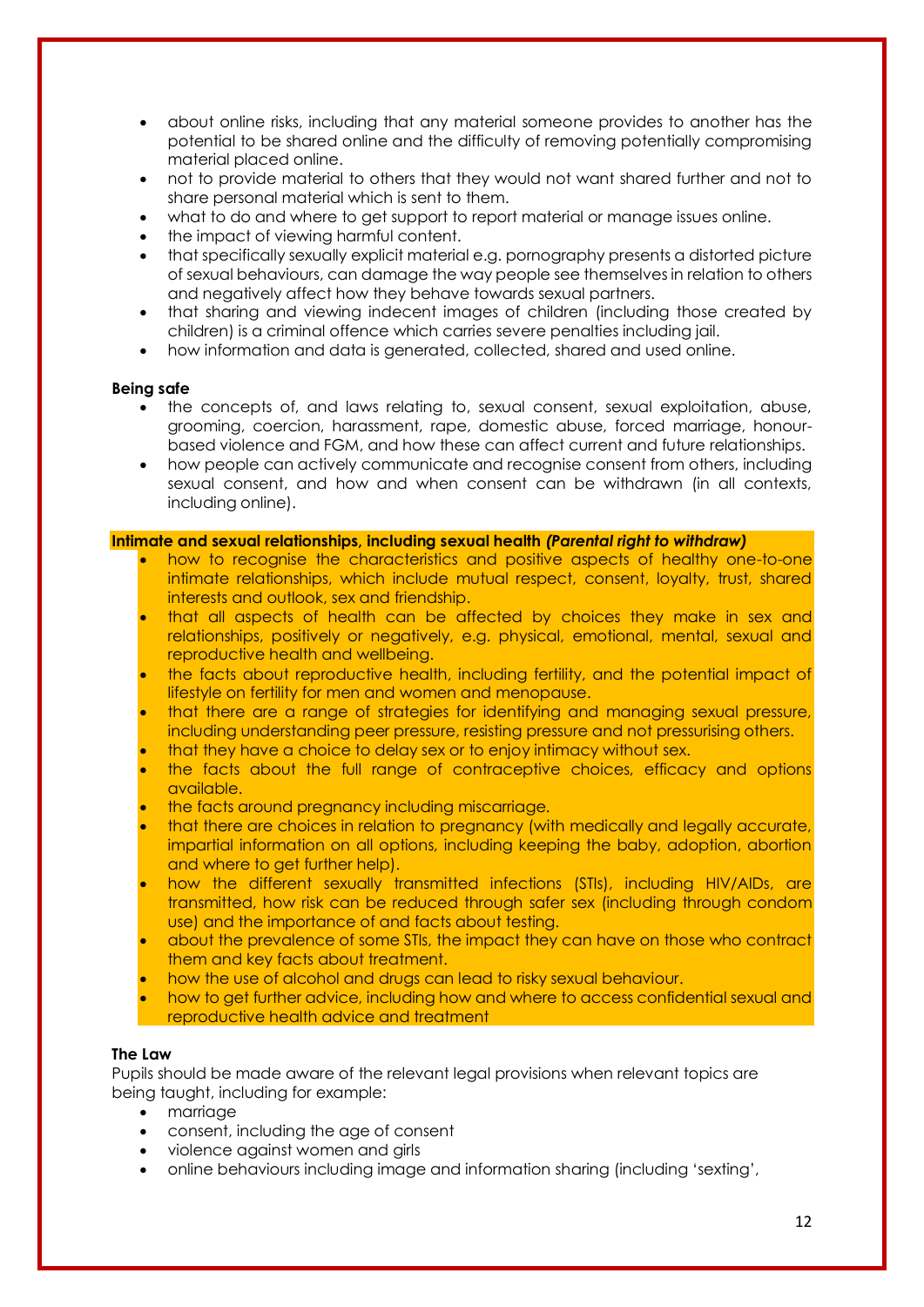youth-produced sexual imagery, nudes, etc.)

- pornography
- abortion
- sexuality
- gender identity
- substance misuse
- violence and exploitation by gangs
- extremism/radicalisation
- criminal exploitation (for example, through gang involvement or 'county lines'
- drugs operations)
	- hate crime
	- female genital mutilation (FGM)

# **Physical health and mental wellbeing:**

#### **Mental wellbeing**

- how to talk about their emotions accurately and sensitively, using appropriate vocabulary.
- that happiness is linked to being connected to others.
- how to recognise the early signs of mental wellbeing concerns.
- common types of mental ill health (e.g. anxiety and depression).
- how to critically evaluate when something they do or are involved in has a positive or negative effect on their own or others' mental health.
- the benefits and importance of physical exercise, time outdoors, community participation and voluntary and service-based activities on mental wellbeing and happiness.

#### **Internet safety and harms**

- the similarities and differences between the online world and the physical world, including: the impact of unhealthy or obsessive comparison with others online (including through setting unrealistic expectations for body image), how people may curate a specific image of their life online, over-reliance on online relationships including social media, the risks related to online gambling including the accumulation of debt, how advertising and information is targeted at them and how to be a discerning consumer of information online.
- how to identify harmful behaviours online (including bullying, abuse or harassment) and how to report, or find support, if they have been affected by those behaviours.

#### **Physical health and fitness**

- the positive associations between physical activity and promotion of mental wellbeing, including as an approach to combat stress.
- the characteristics and evidence of what constitutes a healthy lifestyle, maintaining a healthy weight, including the links between an inactive lifestyle and ill health, including cancer and cardiovascular ill-health.
- about the science relating to blood, organ and stem cell donation.

#### **Healthy eating**

• how to maintain healthy eating and the links between a poor diet and health risks, including tooth decay and cancer.

#### **Drugs, alcohol and tobacco**

- the facts about legal and illegal drugs and their associated risks, including the link between drug use, and the associated risks, including the link to serious mental health conditions.
- the law relating to the supply and possession of illegal substances.